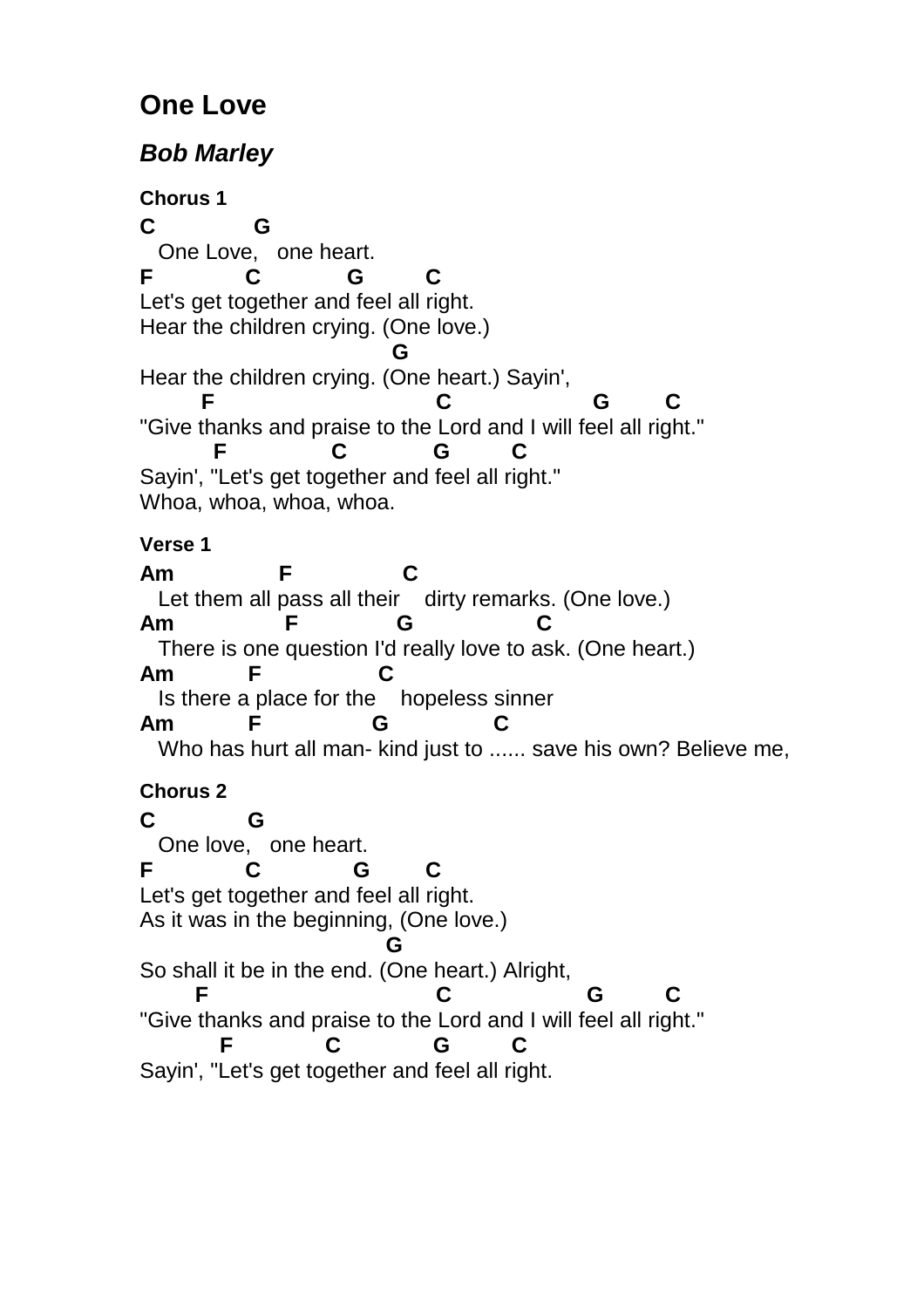**Verse 2** One more thing. **Am F C**  Let's get together to fight this Holy Armageddon, (One love.) **Am F G C**  So when the Man comes there will be no, no doom. (One song.) **Am F C**  Have pity on those whose chances grow thinner.  **Am F G C**  There ain't no hiding place from the Father of Creation. **Chorus 3 C G**  Sayin', One love, one heart. **F C G C**  Let's get together and feel all right. I'm pleading to man-kind. (One love.)  **G**  Oh, Lord. (One heart.) Whoa.  **F C G C** "Give thanks and praise to the Lord and I will feel all right." **F C G C**  Let's get together and feel all right. **F C G C**  Let's get together and feel all right.  **F C G C**  "Give thanks and praise to the Lord and I will feel all right." **(repeat and fade)** 









 $AmZ$ 

 $0000$ 

Am

 $000$ 





F

5

F









| ĤM |  |  | o |
|----|--|--|---|
|    |  |  |   |
|    |  |  |   |
|    |  |  |   |
|    |  |  |   |